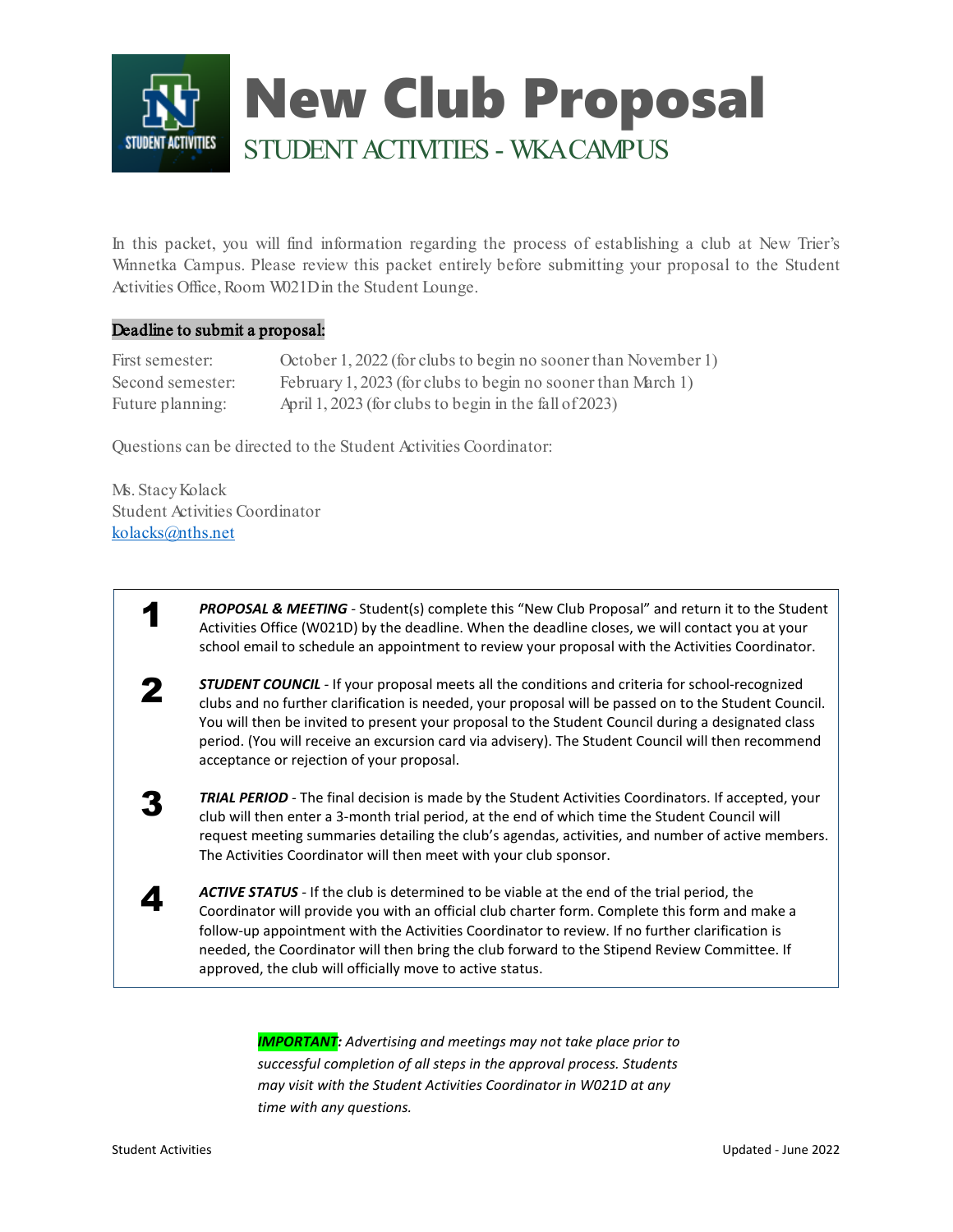### GENERAL CLUB CRITERIA

Although clubs at New Trier span a variety of interests, there are some general characteristics shared by all clubs. These include:

- 1. Clubs must be student-driven; students may not submit a new club proposal after their junior year.
- 2. Clubs must have at least 7 regular members. Only current New Trier students may participate.
- 3. Apart from a few, seasonal exceptions, clubs meet regularly throughout the year. Clubs may only meet before or after school, not during the school day.
- 4. Clubs must be open to all students. Tryouts, applications, and/or elections are only acceptable if appropriate and approved by the Student Activities Coordinator.
- 5. A primary function of our clubs is that they are offered by New Trier and are therefore housed at New Trier. Typically, club meetings take place on campus, unless we are not able to offer a comparable experience within our own facilities (i.e., Ski Club).
- 6. Clubs must meet a need that is not already available at the school or in the community.
- 7. New Trier clubs are autonomous. We do not provide access to outside groups seeking to contact and/or recruit our students, however worthy the intent. If a group already exists in the greater community outside of the school, it is independent of the school and therefore typically not eligible to apply for club status. Some of our clubs maintain relationships with outside agencies that provide partnership and support, but they are not governed by these organizations. Clubs that participate in academic-based activities sponsored by external organizations work with organizations that have specific, school-only affiliations, guaranteeing a higher level of conduct, accountability, and safety.
- 8. New Trier clubs establish their own activities, initiatives, and curricula. They are not governed by the directives or governance of outside organizations.
- 9. Fundraising, drives, and/or collections may not be the primary focus of any new club's mission.
- 10. All clubs must have an adult sponsor who is selected and hired by the Student Activity Coordinators. Ideally, this sponsor is a full-time, New Trier employee. Sponsors must be present at **ALL** club meetings, informal gatherings, events and competitions, excursions, and activities.

#### *Also note:*

- 11. A club may lose its charter if it does not comply with minimum membership and/or meetings, or if it does not act in accordance with school rules or its proposed mission.
- 12. To amend a club charter after it has been approved, a club must submit an "Amendment Form" to the Student Activities Office, which will be reviewed by the Student Activities Coordinator and the Student Council.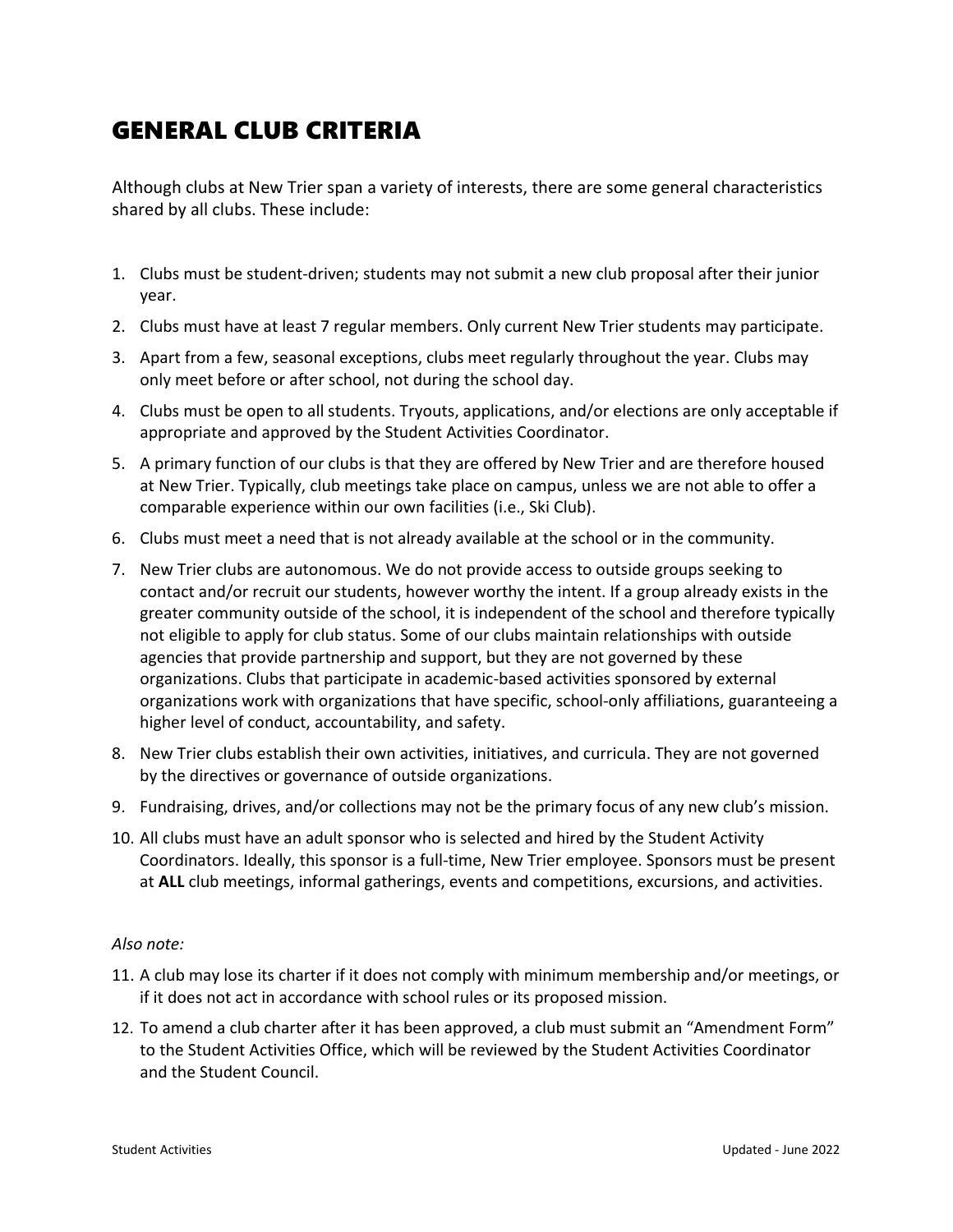# **CONTACT INFORMATION** - **Please print clearly.**

| Date of Submission:                                                               |                                                                                                        |                                                                          |  |  |  |  |
|-----------------------------------------------------------------------------------|--------------------------------------------------------------------------------------------------------|--------------------------------------------------------------------------|--|--|--|--|
|                                                                                   |                                                                                                        |                                                                          |  |  |  |  |
|                                                                                   |                                                                                                        |                                                                          |  |  |  |  |
| Student(s) Presenting the Proposal:                                               |                                                                                                        |                                                                          |  |  |  |  |
| Name(s)                                                                           | E-mail Address(es)                                                                                     | <b>Adviser Name</b>                                                      |  |  |  |  |
| the control of the control of the control of the control of the control of        | @student.nths.net                                                                                      | <u> 1989 - Johann Barbara, martxa alemaniar a</u>                        |  |  |  |  |
|                                                                                   | @student.nths.net                                                                                      |                                                                          |  |  |  |  |
| <u> 1989 - Johann Barbara, martxa alemaniar a</u>                                 | @student.nths.net                                                                                      | the control of the control of the control of                             |  |  |  |  |
|                                                                                   | @student.nths.net                                                                                      | <u> 1989 - Johann Barbara, martxa al</u>                                 |  |  |  |  |
| Type of Club: (select up to three)                                                |                                                                                                        |                                                                          |  |  |  |  |
| Academic<br>Activism/Advocacy<br>Arts/Media<br>Business/Innovation<br>Competition | De-Stress/Mindfulness<br>Cultural/International<br>Games/Gaming<br>Government/Political<br>Publication | Recreation<br>Service/Outreach<br><b>Special Interest</b><br><b>STEM</b> |  |  |  |  |

# **VERIFICATION**

I certify that my club proposal complies with all the "General Club Criteria" outlined in this packet.

\_\_\_\_\_\_\_\_\_\_\_\_\_\_\_\_\_\_\_\_\_\_\_\_\_\_\_\_\_\_\_\_\_\_\_\_\_\_\_\_\_\_\_\_\_\_\_\_ \_\_\_\_\_\_\_\_\_\_\_\_\_\_\_\_\_\_\_\_\_\_\_\_

*(Student leader signature) Today's date*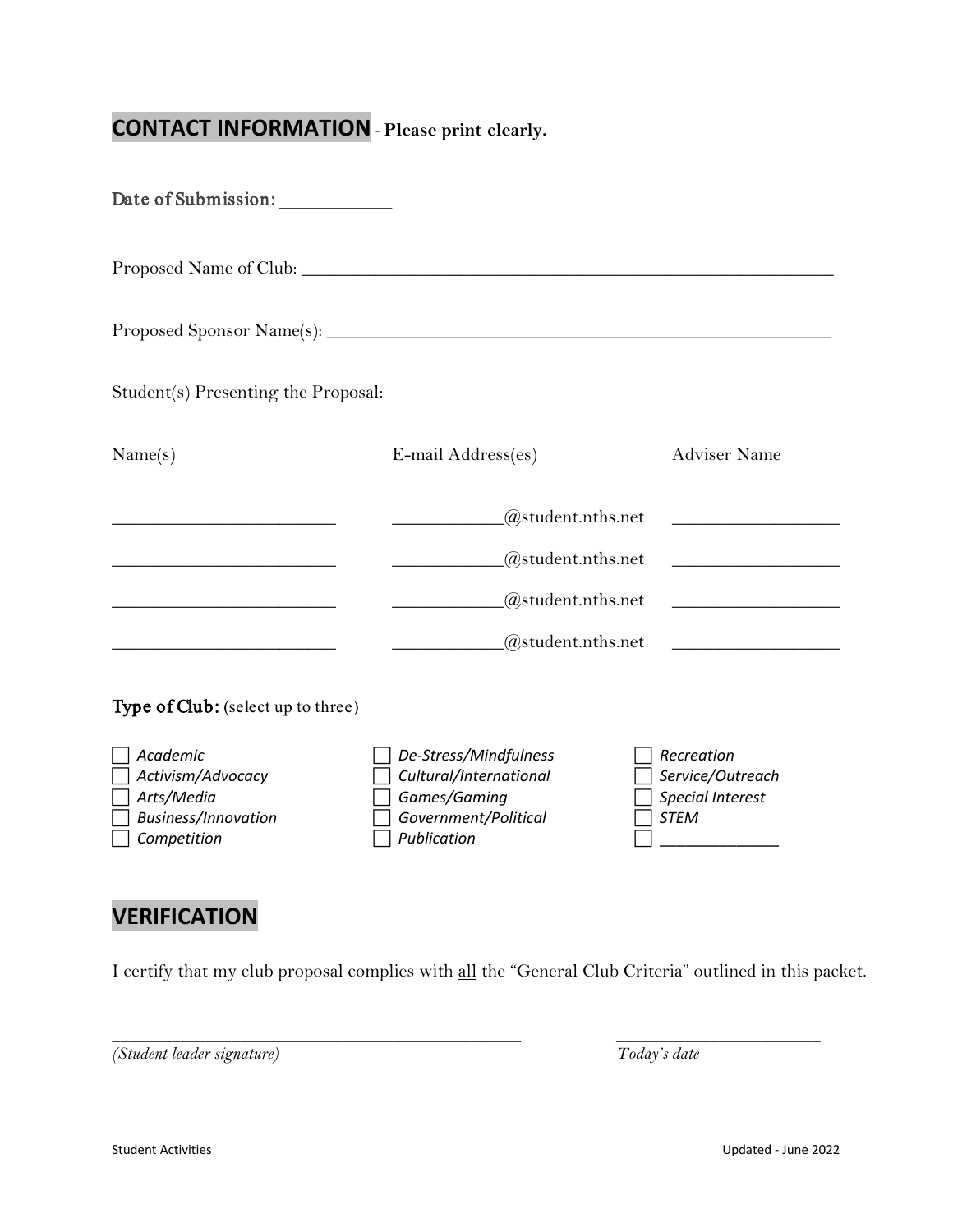### **YOUR PROPOSAL** - *Who, What, Where, When, Why and How?*

Successful club proposals reflect a well-developed plan and provide detailed, thoughtful responses for each area below.

Please TYPE the following information in the format provided below. Attach it to this packet and follow the steps outlined on page one.

- 1. *WHAT***:** Name your club. What is the purpose of your club? (mission / goals / objectives)
- 2. *WHO***:** Who will this club serve? Who is your target audience? Be specific. (Remember: membership must be open to all NT students).
- 3. *WHERE***:** Where will you plan to meet? What space do you need?
- 4. *WHEN***:** When will you meet (frequency/ time/ day of week)?
- 5. *WHY***:** Does this club address a new need? How is it different from the other already established clubs, groups, activities offered at New Trier?
- 6. *HOW***:** How does your club address the New Trier motto? How will it enhance students' overall New Trier experience?

What steps will you take to ensure this club is successful during *and* after the trial period? (please be specific)

How will you ensure this club's continued viability and sustainability after you graduate? (Your plan must be specific).

**7. OTHER:** List any special equipment needed, if any.

Explain any anticipated travel that may be part of this club, if any.

Discuss your anticipated budget and projected expenses, if any. How do you plan to provide for startup costs? (You will not be able to apply for funds for the first full calendar year).

Identify the leadership structure for your club (titles, positions, responsibilities). Be sure to include the selection criteria as well.

We look forward to learning more about your idea! **Student Activities Department**